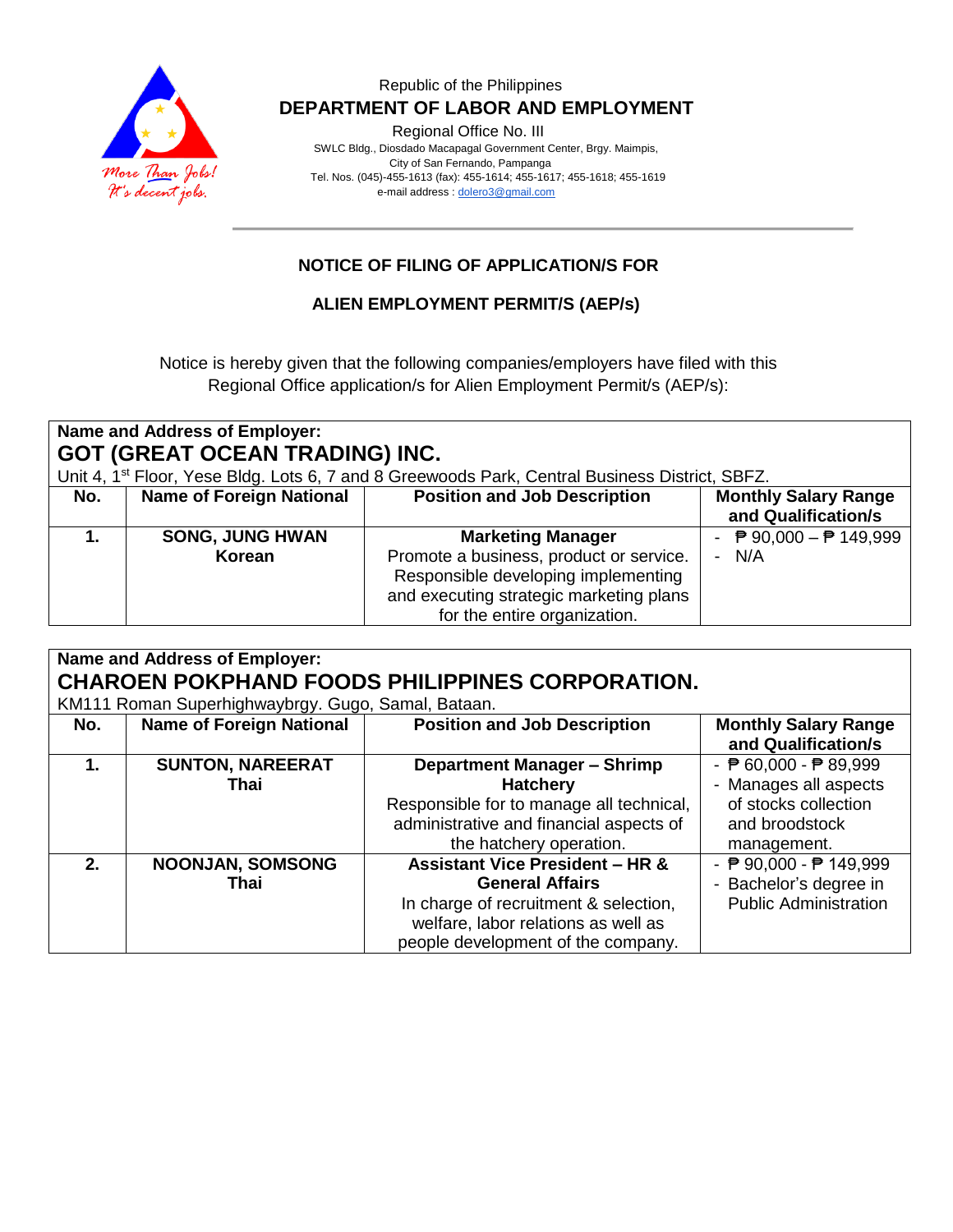

### Republic of the Philippines  **DEPARTMENT OF LABOR AND EMPLOYMENT**

Regional Office No. III

 SWLC Bldg., Diosdado Macapagal Government Center, Brgy. Maimpis, City of San Fernando, Pampanga Tel. Nos. (045)-455-1613 (fax): 455-1614; 455-1617; 455-1618; 455-1619

e-mail address [: dolero3@gmail.com](mailto:dolero3@gmail.com)

# **Name and Address of Employer: CHAROEN POKPHAND FOODS PHILIPPINES CORPORATION.**

Unit 1C – 1D LSC Bldg. Lazatin Blvd, Dolores Homesite Exit II, Dolores, City of San Fernando, Pampanga.

| No. | <b>Name of Foreign National</b>  | <b>Position and Job Description</b>                                                                                            | <b>Monthly Salary Range</b><br>and Qualification/s                                      |
|-----|----------------------------------|--------------------------------------------------------------------------------------------------------------------------------|-----------------------------------------------------------------------------------------|
|     | <b>BUNVET, SUPAKITTI</b><br>Thai | <b>Senior Vice President - Finance</b><br>Oversee all sides of finance operations,<br>including payables, receivables, payroll | - $\overline{P}$ 90,000 - $\overline{P}$ 149,999<br>- Bachelor's degree in<br>Finance & |
|     |                                  | and tax preparation.                                                                                                           | Accountancy                                                                             |

# **Name and Address of Employer: ANGAT HYDROPOWER CORPORATION.**

Brgy. San Lorenzo, Norzagaray, Bulacan.

| Brgy. San Lorenzo, Norzagaray, Bulacan. |                                    |                                                                                                                            |                                                                         |  |
|-----------------------------------------|------------------------------------|----------------------------------------------------------------------------------------------------------------------------|-------------------------------------------------------------------------|--|
| No.                                     | <b>Name of Foreign National</b>    | <b>Position and Job Description</b>                                                                                        | <b>Monthly Salary Range</b><br>and Qualification/s                      |  |
|                                         | <b>WANG, JUN</b><br><b>Chinese</b> | <b>Operations Manager</b><br>Responsible for supporting process and<br>quality control and to help promote the<br>company. | - $\overline{P}$ 60,000 - $\overline{P}$ 89,999<br>- Can speak Mandarin |  |

| <b>Name and Address of Employer:</b><br><b>PKR CORPORATION.</b> |                              |                                                                                                                                                          |                                                                                                                                                                                      |  |
|-----------------------------------------------------------------|------------------------------|----------------------------------------------------------------------------------------------------------------------------------------------------------|--------------------------------------------------------------------------------------------------------------------------------------------------------------------------------------|--|
|                                                                 |                              | Lot 1 Blk 1, CMU-A, The Villages, C. M. Recto Highway, CFZP, Marcos Village, Mabalacat City, Pampanga.                                                   |                                                                                                                                                                                      |  |
| No.                                                             | Name of Foreign National     | <b>Position and Job Description</b>                                                                                                                      | <b>Monthly Salary Range</b><br>and Qualification/s                                                                                                                                   |  |
| 1.                                                              | <b>LEE, RYUNG</b><br>Korean  | <b>Assistant Marketing Manager</b><br>Assist the marketing manager in<br>planning and supervising marketing<br>strategies to achieve the revenue target. | - $\overline{P}$ 30,000 - $\overline{P}$ 59,999<br>- Must be fluent in<br>Korean and English<br>- Knowledgeable in<br>multiple computer<br>software                                  |  |
| 2 <sub>1</sub>                                                  | <b>KIM, WONHOE</b><br>Korean | <b>Administration Manager</b><br>Oversee the company's day-to-day<br>operations.                                                                         | - $\overline{P}$ 30,000 - $\overline{P}$ 59,999<br>- Must be fluent in<br>Korean and English<br>- Experience on<br>assisting the<br>President/CEO or<br>other executives to<br>plan. |  |